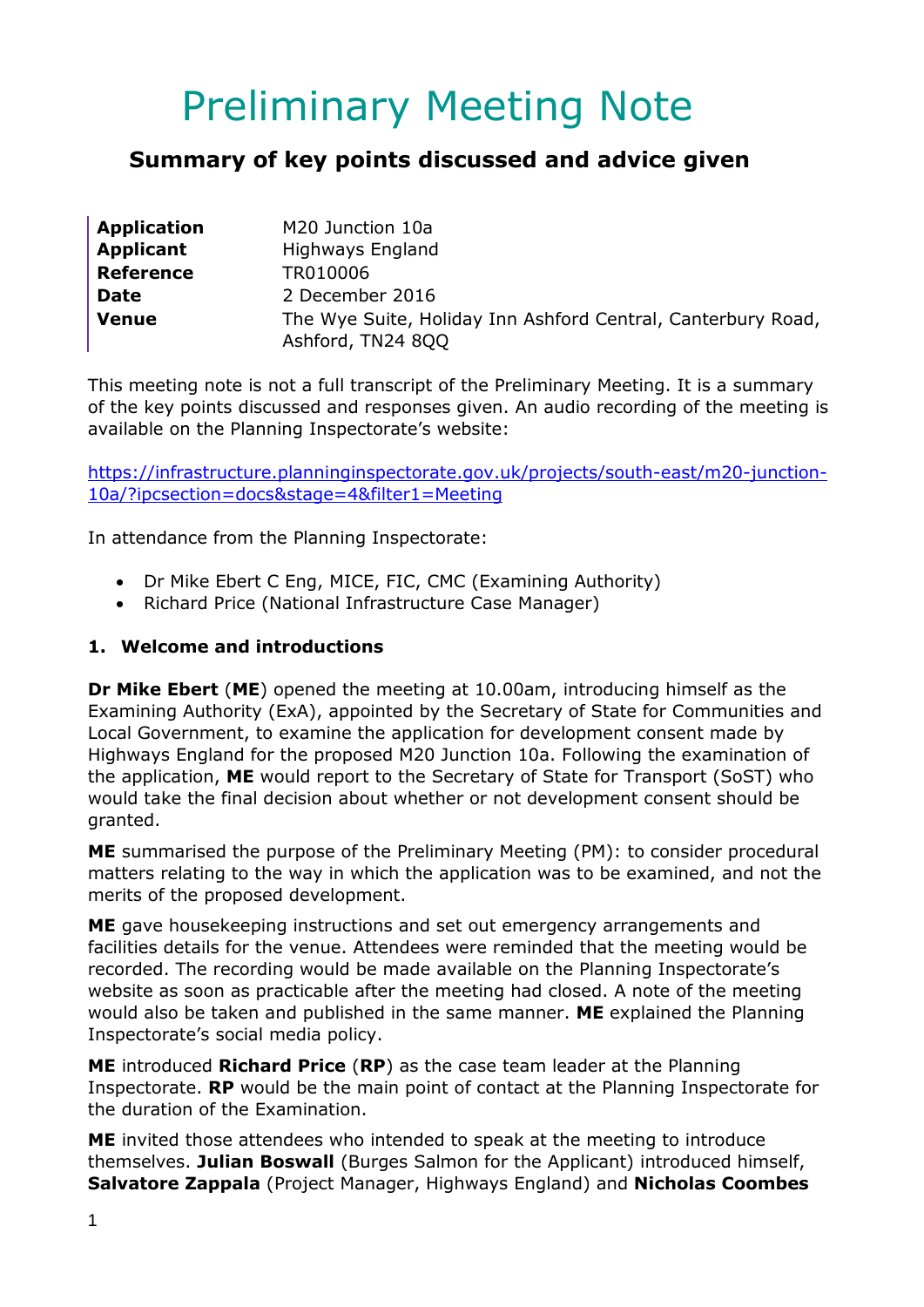(DCO Manager, Highways England). **Mark Davies** introduced himself as a senior planner and case officer for the application at Ashford Borough Council (ABC). **Len Mayet** introduced himself as the Cultural Projects Manager at ABC. **Sarah Platts** introduced herself as the Strategic Planning and Infrastructure Manager and case officer for the application at Kent County Council (KCC). **Ghada Mitri** introduced herself as the Project Manager for the application at the Environment Agency (EA). The EA was the only statutory party represented at the PM.

## **2. Examining Authority's remarks about the Examination process**

**ME** explained that the formal examination of the application would commence the day after the PM had closed. It was confirmed that as soon as practicable after the meeting, a letter (the 'Rule 8 letter') would be sent to all Interested Parties confirming the Examination Timetable and any other procedural decisions made. The need for any procedural decisions would be considered in the days following the meeting having considered the representations received.

**ME** explained the purpose of the Examination; to enable him, as the ExA, to make a recommendation to the SoST as to whether the proposed development should receive development consent in the form of a Development Consent Order (DCO).

The Planning Act 2008 (as amended) (PA2008) establishes a distinct regime for the consideration of applications for Nationally Significant Infrastructure Projects (NSIP). **ME** summarised the decision-making process under the PA2008 as an inquisitorial and predominantly written process in which the ExA leads in asking questions to establish the issues that are important and relevant to the decision which the SoST needs to take.

**ME** explained that a first round of written questions (FWQ) to Interested Parties would be published alongside the Rule 8 letter; on or before 9 December 2016. Those questions would be informed by the ExA's reading of the Relevant Representations received and the application documents. The draft Examination Timetable (Annex C of the 'Rule 6 letter' dated 28 October 2016) also makes provision for the issue of a second round of written questions (SWQ), if required. The ExA also has the power to request further information from any Interested Party<sup>1</sup>.

The PA2008 also provides for three types of oral hearing which may be held:

- **Open Floor Hearings** (OFH) which must be held if requested by any Interested Party. **ME** highlighted that an OFH was scheduled to take place following the PM, at 2:00pm.
- **Compulsory Acquisition Hearings** (CAH) which also must be held if requested by an Affected Person<sup>2</sup>.
- **Issue Specific Hearings** (ISH) which are only held if the ExA thinks that they are necessary to ensure the robust examination of a particular issue.

**ME** emphasised that his aim was to ensure that the Examination was open, transparent, fair and equitable to all Interested Parties.

-

<sup>1</sup> Rule 17 of the Infrastructure Planning (Examination Procedure) Rules 2010 (as amended)

 $2$  Special status afforded to persons with a legal interest in the order lands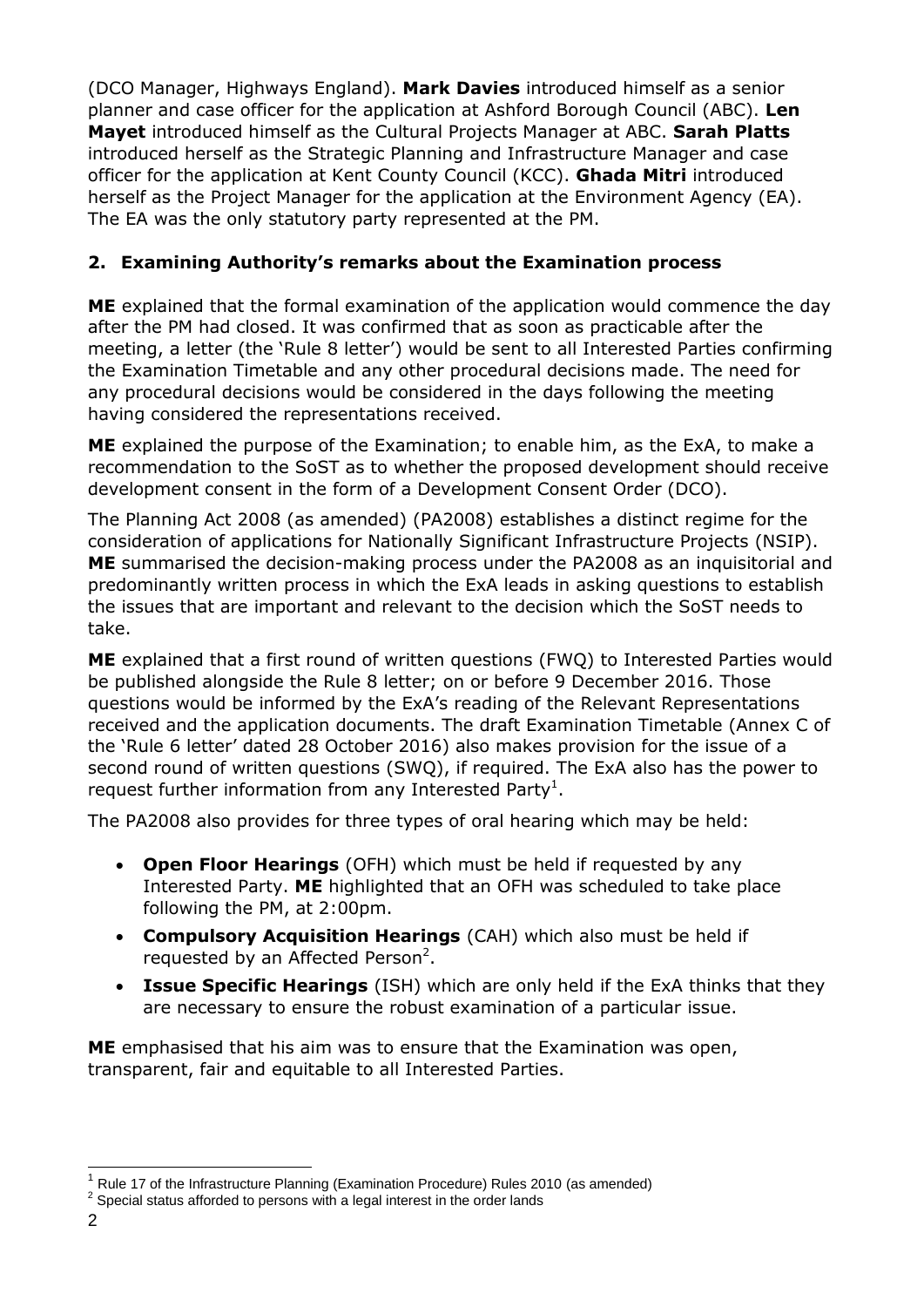## **3. Initial Assessment of Principal Issues**

**ME** drew attention to his Initial Assessment of Principal Issues (IAPI) which was included at Annex B of the Rule 6 letter. It was reemphasised that the list of principal issues was not comprehensive or exclusive and that all relevant and important matters raised by Interested Parties would be considered in the ExA's examination of the application.

In respect of air quality, **ME** drew attention to the High Court Judgment of 2 November 2016 in favour of ClientEarth and against the Secretary of State for the Environment, Food and Rural Affairs (SoSEFRA). The judgment found that the SoSEFRA's 'Air quality plan for nitrogen dioxide ( $NO<sub>2</sub>$ ) in the UK (2015)' failed to comply with Article 23(1) of the Air Quality Directive<sup>3</sup> and Regulation 26(2) of the Air Quality Standards Regulations 2010. A subsequent order of 22 November 2016 directed the SoSEFRA to publish a draft modified air quality plan by 24 April 2017. This date would be almost five months into the six month period for the examination of the M20 Junction 10a. A final air quality plan would need to be provided to the European Commission by 31 July 2017; almost two months into the three month period within which the ExA would be writing his report and recommendations to the SoST. **ME** advised the Applicant to study the High Court's judgment, assess its impact on the application and report to the Examination accordingly. Questions in respect of this issue would be asked by the ExA as appropriate.

**ME** invited comments from attendees on the IAPI. No comments were provided.

## **4. Applicant's response to ExA's procedural decision dated 21 September 2016**

**ME** drew attention to the suite of documents submitted by the Applicant in response to his procedural decision. In particular, the submission included updated Works Plans and an updated Book of Reference. The suite of documents had been accepted by the ExA to be read in conjunction with the Examination and they were published to the Planning Inspectorate's website on 2 November 2016. Interested Parties would be provided with the opportunity to comment on those submissions to Deadline 3 in the draft Examination Timetable.

**ME** asked if the Applicant had any remarks to make about the submitted documents. The Applicant stated that it had nothing to add.

#### **5. Update from Interested Parties on progress in relation to Statements of Common Ground (SoCG); acquisition of land and rights; and Local Impact Reports (LIR)**

**ME** invited updates from the relevant Interested Parties.

**JB** for the Applicant reported that good progress was being made regarding the progression of SoCGs with ABC, KCC, Natural England, the Environment Agency, Public Health England, Historic England and the Stour Park developer (Aviva Investors).

In respect of the Applicant's assembly of the order lands, **JB** reported that Highways England was in active contact with all affected landowners, tenants and relevant agents. For the avoidance of doubt, **JB** confirmed that in order to guarantee the deliverability of the proposed development the Applicant would seek for powers of

 3 Directive 2008/50/EC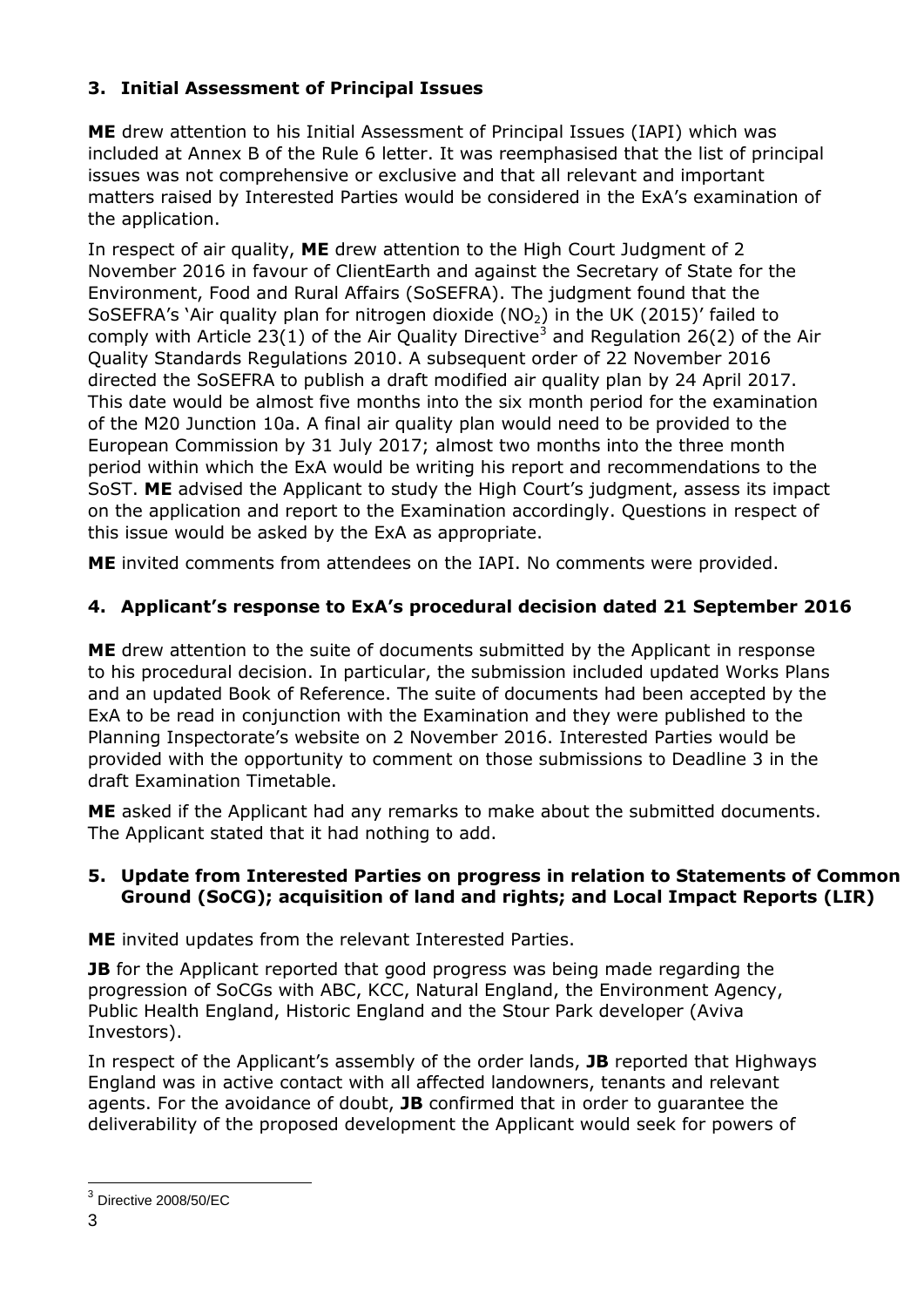Compulsory Acquisition (and temporary possession) to be included in the DCO irrespective of whether private agreements were reached.

**Mark Davies** for ABC confirmed that a joint LIR would be produced by ABC and KCC.

**JB** for the Applicant confirmed that as requested in Annex F of the Rule 6 letter, a draft itinerary for the Accompanied Site Inspection (see Item 7 of this note) and Glossary of Terms had been provided to the Planning Inspectorate on 1 December 2016.

## **6. Draft Examination Timetable**

**ME** drew attention to the draft Examination Timetable which had been set out at Annex C to the Rule 6 letter.

**ME** reiterated that the Examination must close by 2 June 2017, reflecting the statutory six month deadline. Not all of the events timetabled may actually be necessary, and it may therefore be possible to close the Examination before the six month deadline. Any early closure of the Examination would be wholly dependent on the ExA's satisfaction that all of the evidence required to report to the SoST had been gathered. Interested Parties would be notified when the Examination closed. Following the close of the Examination the ExA would have a maximum of three months to write his recommendation report to the SoST. The SoST would then have a maximum of three months to make his decision about whether or not development consent should be granted.

**ME** invited the Applicant, ABC and KCC to summarise their written requests for amendments to be made to the draft Examination Timetable to accommodate the Christmas/ New Year and Easter leave periods. The requests had been considered by the ExA ahead of the PM and the following changes would be made in the final Examination Timetable. The changes would be confirmed following the meeting in the Rule 8 letter.

| <b>Event</b>                       | <b>Draft Examination</b><br><b>Timetable</b> | <b>Final Examination</b><br><b>Timetable</b> |
|------------------------------------|----------------------------------------------|----------------------------------------------|
| <b>Deadline 1</b>                  | 9 December 2016                              | 9 December 2016                              |
| Issue of Examination Timetable and | As soon as practicable                       | As soon as practicable                       |
| <b>FWQs</b>                        | following the PM                             | following the PM                             |
| <b>Deadline 2</b>                  | 4 January 2017                               | 4 January 2017                               |
| <b>Deadline 3</b>                  | 6 January 2017                               | 16 January 2017                              |
| Hearing/ ASI notifications (1)     | 13 January 2017                              | 23 January 2017                              |
| <b>Deadline 4</b>                  | 25 January 2017                              | 3 February 2017                              |
| <b>ASI</b>                         | 14 February 2017                             | 21 February 2017                             |
| Reserve hearing dates (1)          | 15 to 17 February 2017                       | 22 to 24 February 2017                       |
| <b>Deadline 5</b>                  | 24 February 2017                             | 3 March 2017                                 |
| Issue of SWQs                      | 10 March 2017                                | 20 March 2017                                |
| <b>Deadline 6</b>                  | 31 March 2017                                | 10 April 2017                                |
| Hearing/ ASI notifications (2) etc | 7 April 2017                                 | 19 April 2017                                |
| <b>Deadline 7</b>                  | 21 April 2017                                | 2 May $20174$                                |
| Reserve hearing dates (2)          | 8 to 12 May 2017                             | 17 to 19 May 2017                            |
| <b>Deadline 8</b>                  | 19 May 2017                                  | 26 May 2017                                  |
| <b>Deadline 9</b>                  | 31 May 2017                                  | 31 May 2017                                  |

 $^{4}$  The ExA stated at the PM that this date would be amended to 1 May 2017. 1 May 2017 is a Bank Holiday.

-